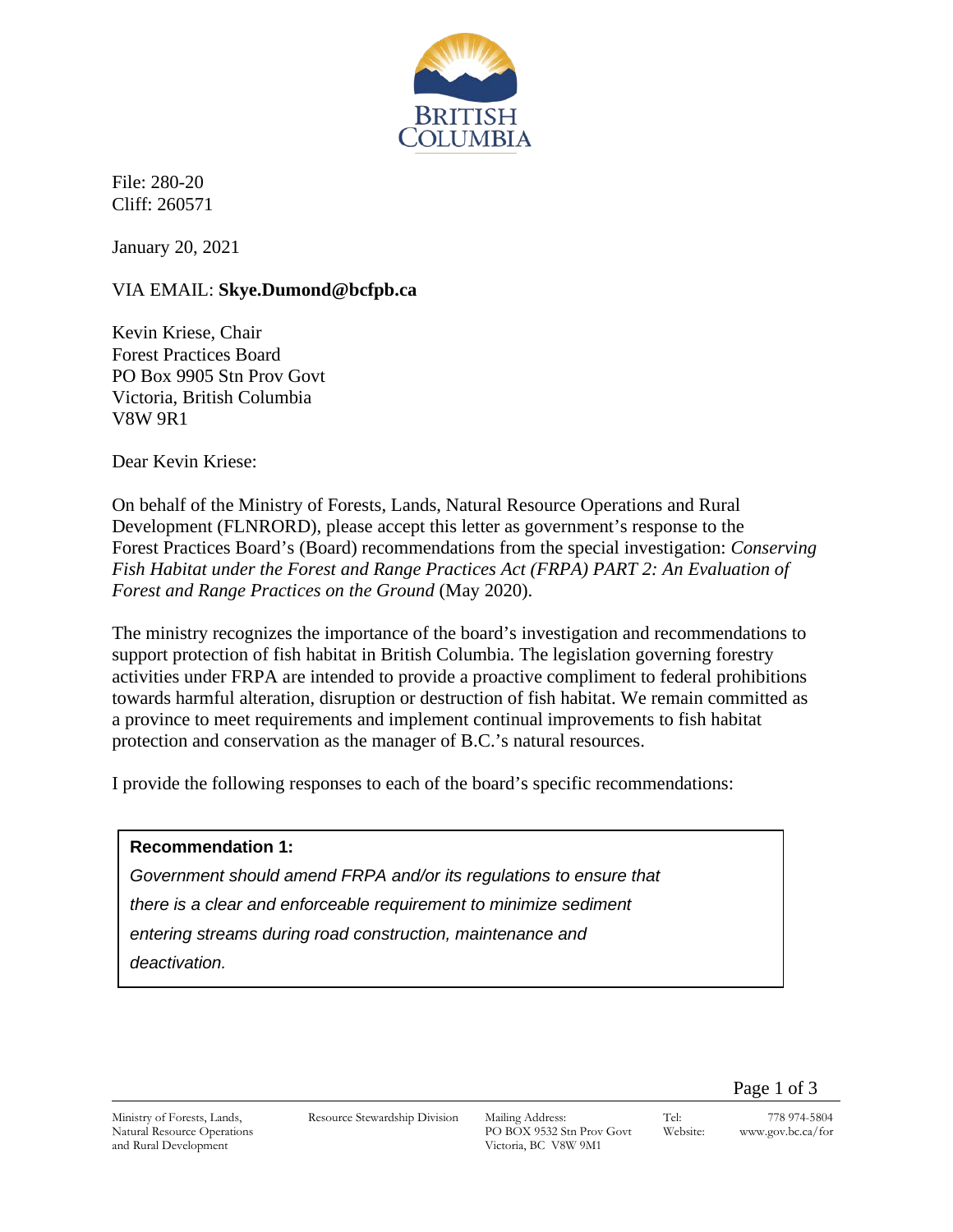# Government Response:

We concur that the current language under FRPA governing fish habitat protection during road construction, maintenance and deactivation should be updated to better inform and enforce the original intent and expectations. We will provide the Board with updates on the workplan and estimated timelines as we progress on the actions below.

- The ministry will be reviewing language, particularly under the Forest Practices and Planning Regulations (FPPR) Section 56 (Protection of Fish and Fish Habitat) and Section 76 (6) (Road Maintenance) for possible improvements.
- The ministry will also undertake a process to review and recommend improvements to the criteria used to determine whether or not fish habitat is being unreasonably impacted across government programs that monitor and assess aquatic ecosystems.
- In addition, while the Compliance and Enforcement  $(CAE)$  team has accountability under numerous pieces of legislation, we can confirm that water and fish habitat are among the top priorities. The above two actions will support the work of the C&E team.

# **Recommendation 2:**

*Government should update guidance and standards for road construction and maintenance to clearly identify practices needed to minimize sediment entering streams during road construction, deactivation, and on an ongoing basis during road maintenance.*

## Government Response:

The ministry concurs that updated guidance and standards are needed. Through the Engineering Branch, work is currently underway to complete improvements to guidance including for inspection and maintenance of forest service roads (FSRs) within the Engineering Manual. Work is also underway with the Association of Professional Engineers and Geoscientists of BC and the Association of BC Forest Professionals to develop a parallel professional reliance roles and responsibilities matrix for forest roads. This work is on track to be completed and released in spring 2021.

## Summary:

In closing, the ministry would like to reiterate its appreciation for the Board's comprehensive review and insightful recommendations. We will provide the Board with an update on progress in reviewing FRPA language, implementing updated guidance and improving assessment criteria within eight months, targeting September 15, 2021.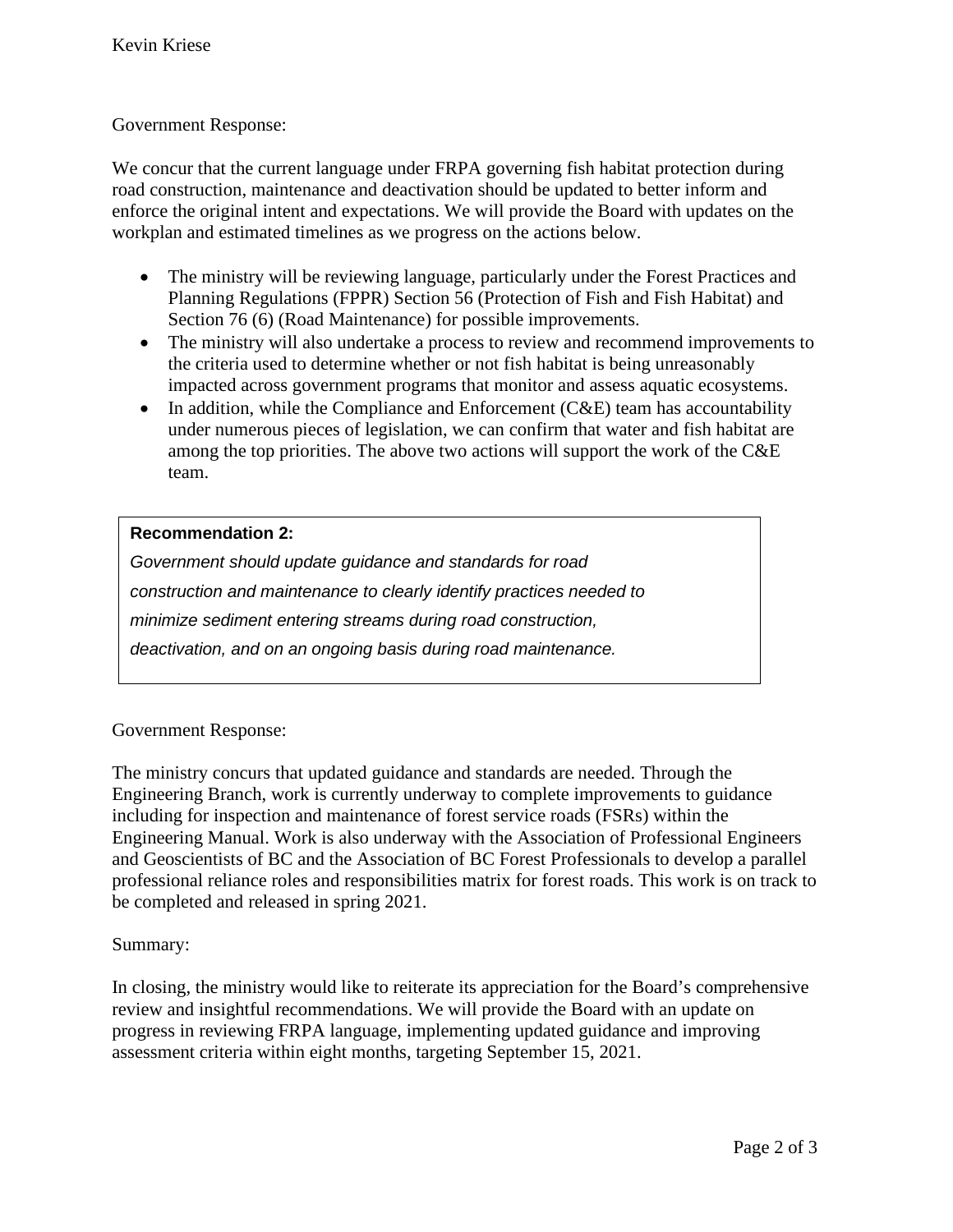Kevin Kriese

Please contact me at **David.Muter@gov.bc.ca** if you would like to further discuss this response and the ministry's actions to address the Board's recommendations.

Sincerely,

 $D-12$ 

David Muter Assistant Deputy Minister Resource Stewardship Division

Copy: John Allan, Deputy Minister Diane Nicholls, Chief Forester, Assistant Deputy Minister Matt Austin, Assistant Deputy Minister, Integrated Resource Operations Division Sarah Fraser, Acting Assistant Deputy Minister, Rural Opportunities, Tenures and Engineering Division Laura Plante, Executive Director, Natural Resources, Resource Stewardship Division Peter Wyatt, Director, Engineering Branch Jennifer Davis, Director, Fish and Aquatic Habitat Branch Norah White, Manager, Sustainable Resource Management, Resource Practices Branch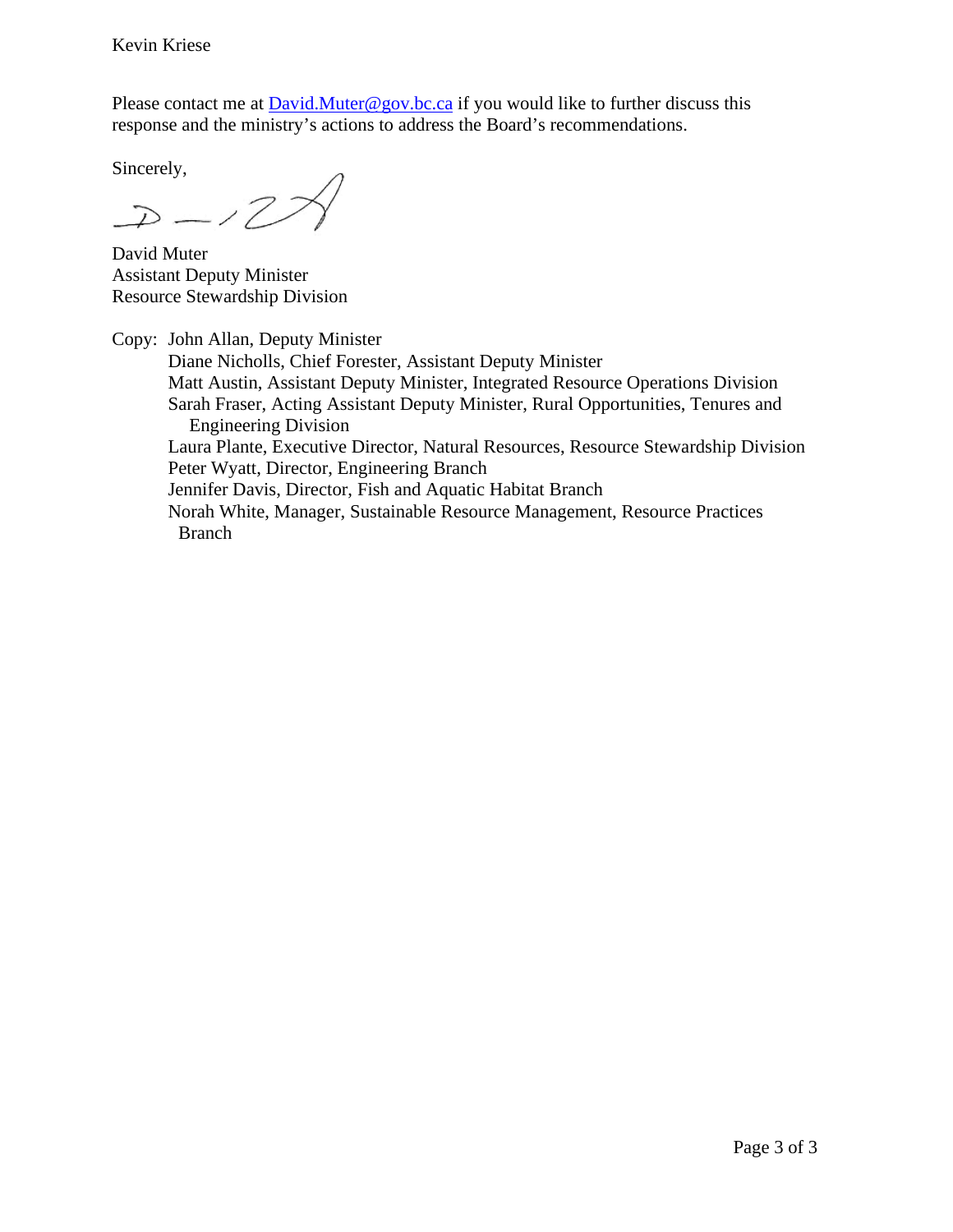

File: 97325-20/2018-36

March 2, 2021

David Muter Assistant Deputy Minister Resource Stewardship Division Ministry of Forests, Lands, Natural Resource Operations and Rural Development P.O. Box 9352, Stn Prov Govt Victoria BC V8W 9M1

Dear David Muter:

#### **Re: Response to Board recommendations**

Thank you for your letter of January 20, 2021 regarding government's response to recommendations the Board made in its "Conserving Fish Habitat under the Forest and Range Practices Act (FRPA) Part 2: An Evaluation of Forest and Range Practices on the Ground (May 2020)".

The Board is encouraged that government has agreed to review the *Forest Planning and Practices Regulation* with an eye towards reviewing and improving criteria used to determine impact to fish habitat. I also understand that Compliance and Enforcement Branch has made fish and water protection a priority. Exploring an enforceable way to minimize sediment from roads entering streams through the focussed resources outlined in your response will help resolve this important and pervasive issue.

The Board also welcomes the government's response regarding updated guidance and standards for road construction and maintenance through improvements to the Engineering Manual. Improving the guidelines for maintenance and inspections will contribute towards the well-established goal of minimizing sediment entering streams from forest roads in BC. We look forward to its publication and implementation.

We look forward to an update on progress in mid-September 2021.In the meantime, we are always available to further discuss our findings to assist your work towards achieving these important objectives.